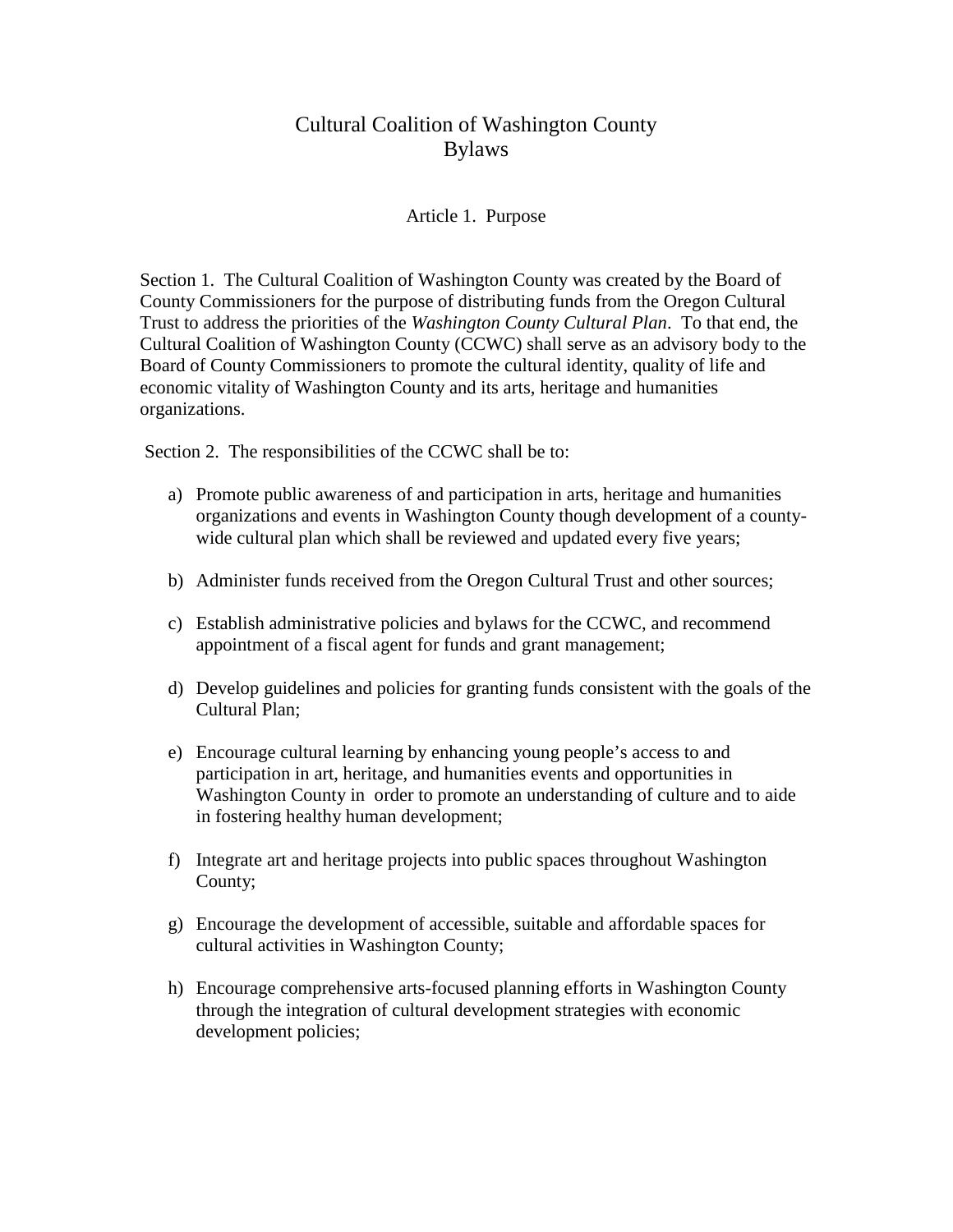- i) Strengthen and promote local heritage organizations, sites, landscapes, collections, exhibits, folklore, research and education programs for the purpose of preserving local history;
- j) Integrate the County's historical roots with its modern ethnic diversity to promote social connectedness and understanding;
- k) Identify and support existing cultural organizations, scholars, artists, historians and facilities;
- l) Recruit leaders who will promote the integration of arts, heritage and humanities in Washington County; and
- m) Advocate for additional public and private funding and resources to implement the goals of the Cultural Plan.

# Article II Membership

Section 1. The Board of County Commissioners, through the Board's Rules and Procedures, will appoint CCWC members, and members serve at the pleasure of the Board of County Commissioners. The CCWC will be comprised of not less than nine (9) and not more than fifteen (15) members, representing the geographic diversity of Washington County, as well as a broad range of business, education, and arts, heritage and humanities organizations located within Washington County. Members shall reside in Washington County or be members of a business or organization significantly involved in arts, heritage or humanities activities in the County

Section 2. Terms of appointment shall be three years. The initial slate of members shall be appointed to staggered terms by the Board of County Commissioners. Thereafter, the CCWC will recommend candidates to fill vacancies for approval by the Board of County Commissioners. Members' terms shall commence on January 1st and end on December 31st. Members may only serve a maximum of two (2) terms consecutively. In case of a resignation, a new member shall be appointed to fill the remainder of the unfilled term.

Section 3. Recruitment of new members to fill expired or vacated positions shall be coordinated through the Board of County Commissioners' established process, including announcement of vacancies, advertisement, applications, review and appointment. The CCWC shall actively encourage application by qualified community members, and offer recommendations for appointment to the Board of County Commissioners.

Section 4. A member of the Board of County Commissioners shall serve in an Ex-Officio, non-voting capacity on the CCWC.

Section 5. Members of the CCWC and any committees thereof shall serve without compensation.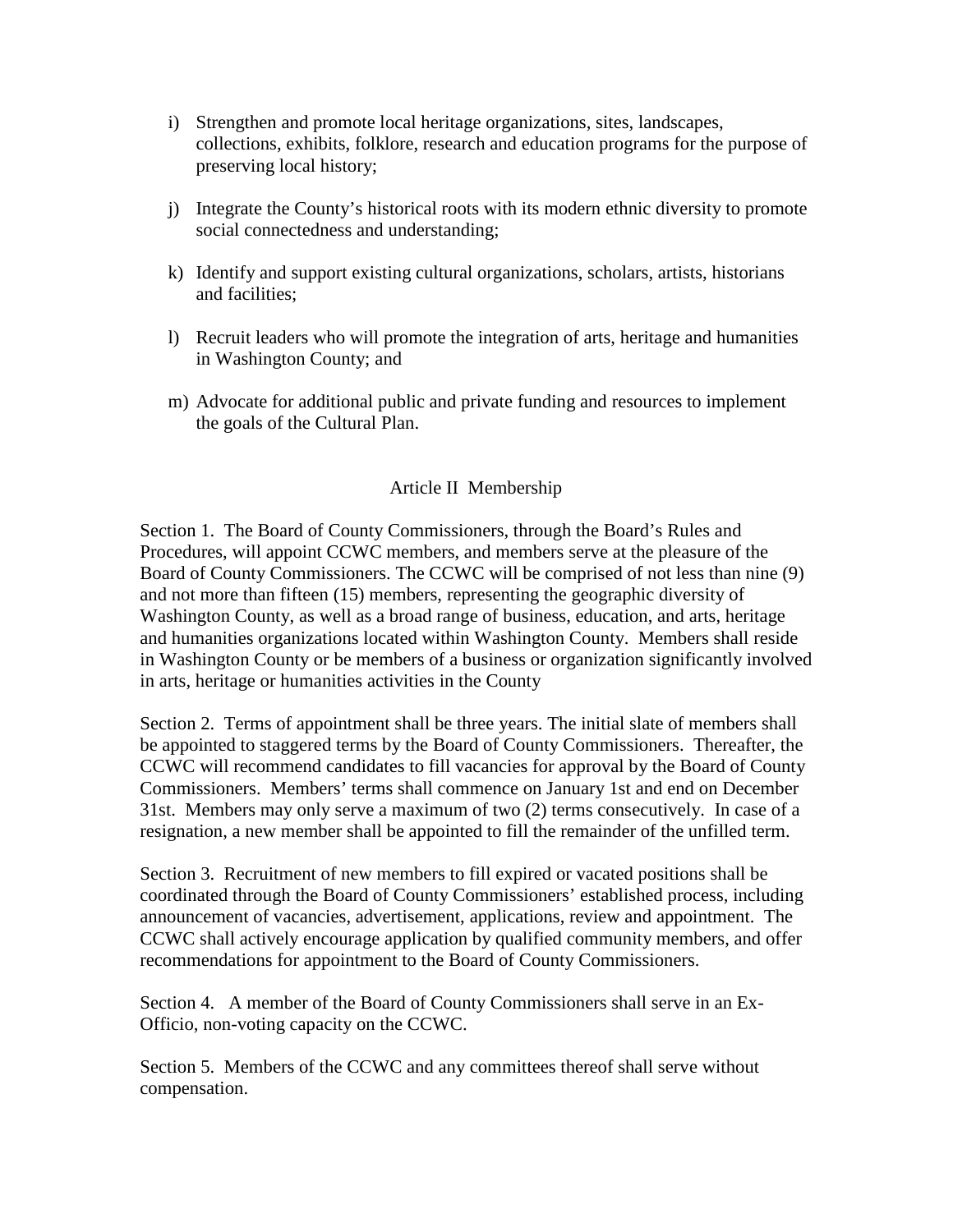### Article III Officers

Section 1. The officers of the CCWC shall be a Chair, Vice-Chair and Secretary. The officers shall be elected by the Coalition for a term of one year and shall serve until their successors are elected. Vacancies shall be filled by an election of the CCWC for the unexpired term for the vacant office.

Section 2. The Chair shall preside at all CCWC meetings, call special meetings as he or she deems appropriate, serve as spokesperson for the CCWC, and act as liaison to the Washington County staff. The Chair shall be the previous year's Vice-Chair.

Section 3. The Vice-Chair shall serve in the absence of the Chair, including serving as Interim Chair is the event of a vacancy in the Chair until such time that an election can be held.

Section 4. A Secretary shall be appointed by the CCWC and shall draft minutes of meetings.

Article IV Work Groups and Committees

Section 1. Work groups or committees shall be established and terminated as determined by the Chair, with approval of the CCWC, based on the interests and goals of the CCWC.

Article V. County Liaisons

Section 1. A staff liaison employed by Washington County shall be identified by Washington County to serve as staff to the CCWC. The Staff Liaison shall assist in coordinating and conducting business, and be responsible for assuring compliance with the public meeting laws, preparation of meeting notices, agenda and minutes, maintenance of files, preparation of correspondence and other tasks for the CCWC.

Section 2. On an occasion, other Washington County staff may be called upon to provide information or assistance to the CCWC. Such involvement from the other County staff will be coordinated through the Staff Liaison.

#### Article VI Meetings

Section 1. Regular meetings shall be held by the CCWC at the date and time agreed upon by the majority. Special meetings may be called by the Chair or at the request of three or more members.

Section 2. Notice of meetings shall be given no less than seven days in advance of a meeting. However, should an issue of urgency arise, a meeting notice may be given twenty-four hours in advance of a meeting. Meetings shall be held at a location agreed upon by the CCWC, and shall be accessible to persons with disabilities.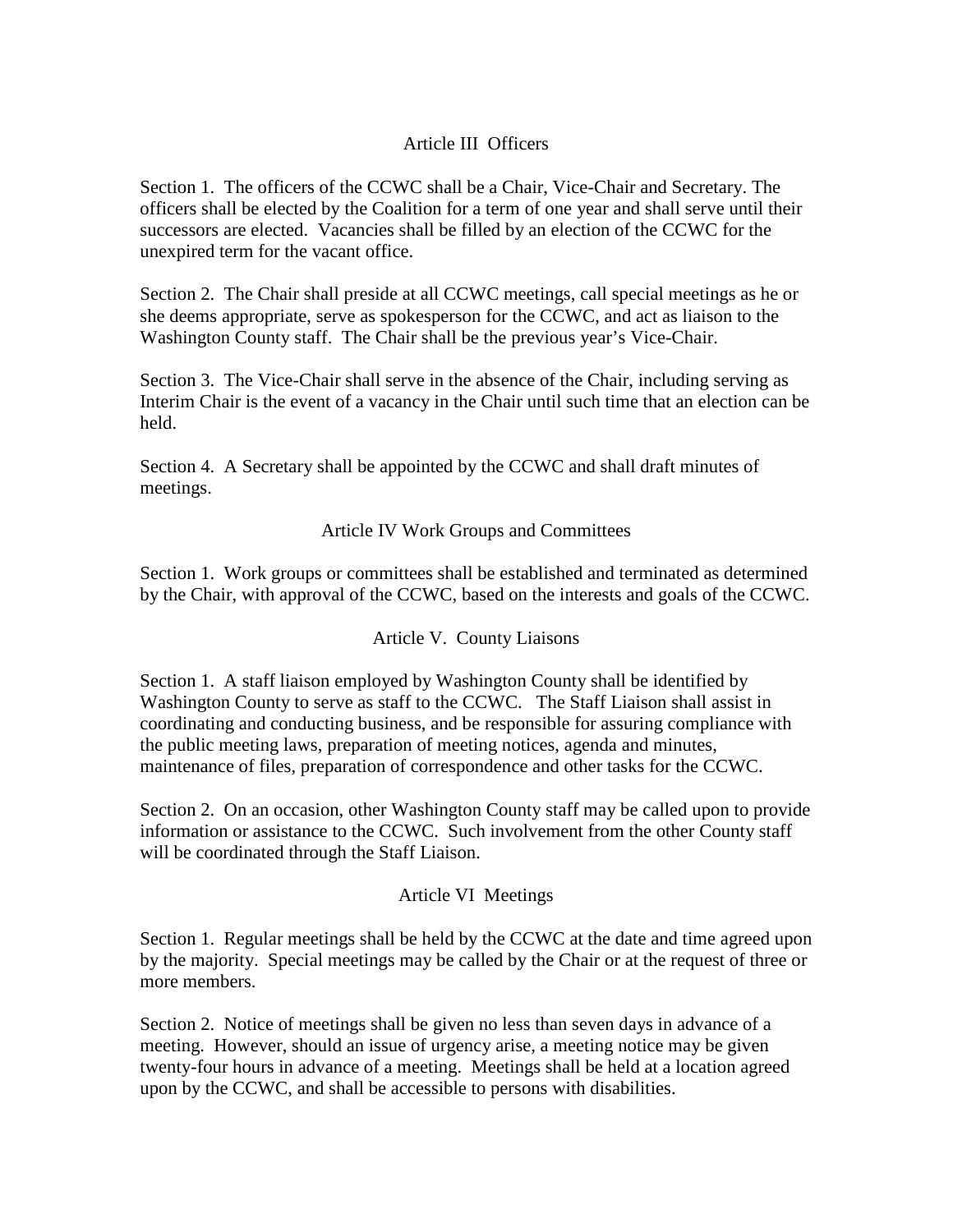Section 3. A quorum shall consist of a majority of CCWC members. Any formal action shall be taken with a majority vote by a quorum of the membership.

Section 4. Each member of the CCWC shall have one vote. The Ex-Officio member and the Staff Liaison are not voting members of the CCWC.

Section 5. In the event that urgent business must be transacted between regularly scheduled meetings, a vote of the membership may be taken by electronic mail. To be considered a valid vote, 80% of all CCWC members must participate.

Section 6. Questions of procedure not addressed by the bylaws shall be in accordance with the latest edition of Robert's Rules of Order.

# Article VII Rules of Conduct

Section 1. In the event that a member engages in business with the County that could present a potential conflict of interest with matters within the CCWC's purpose, such member will declare the potential conflict of interest and refrain from voting on any such matters.

Section 2. A member unable to attend a scheduled meeting shall notify the Staff Liaison in order to be issued an excused absence. At the discretion of the Chair, three unexcused absences may result in dismissal from the CCWC. Replacement members will be appointed by the County Board of Commissioners following the County's adopted procedures for advertising, recruitment, review and appointment of residents to boards and commissions.

# Article VIII. Amendments

Section 1. These bylaws may be amended by a majority vote of the CCWC members at a regular meeting. The Washington County Board of Commissioners shall give final approval to an amendment to these bylaws.

Section 2. These bylaws shall be reviewed as needed. Changes to bylaws shall be approved by the Board of County Commissioners.

Approved by the CCWC:

Signature, Name of Chair

 $\overline{a}$ 

 $\overline{a}$